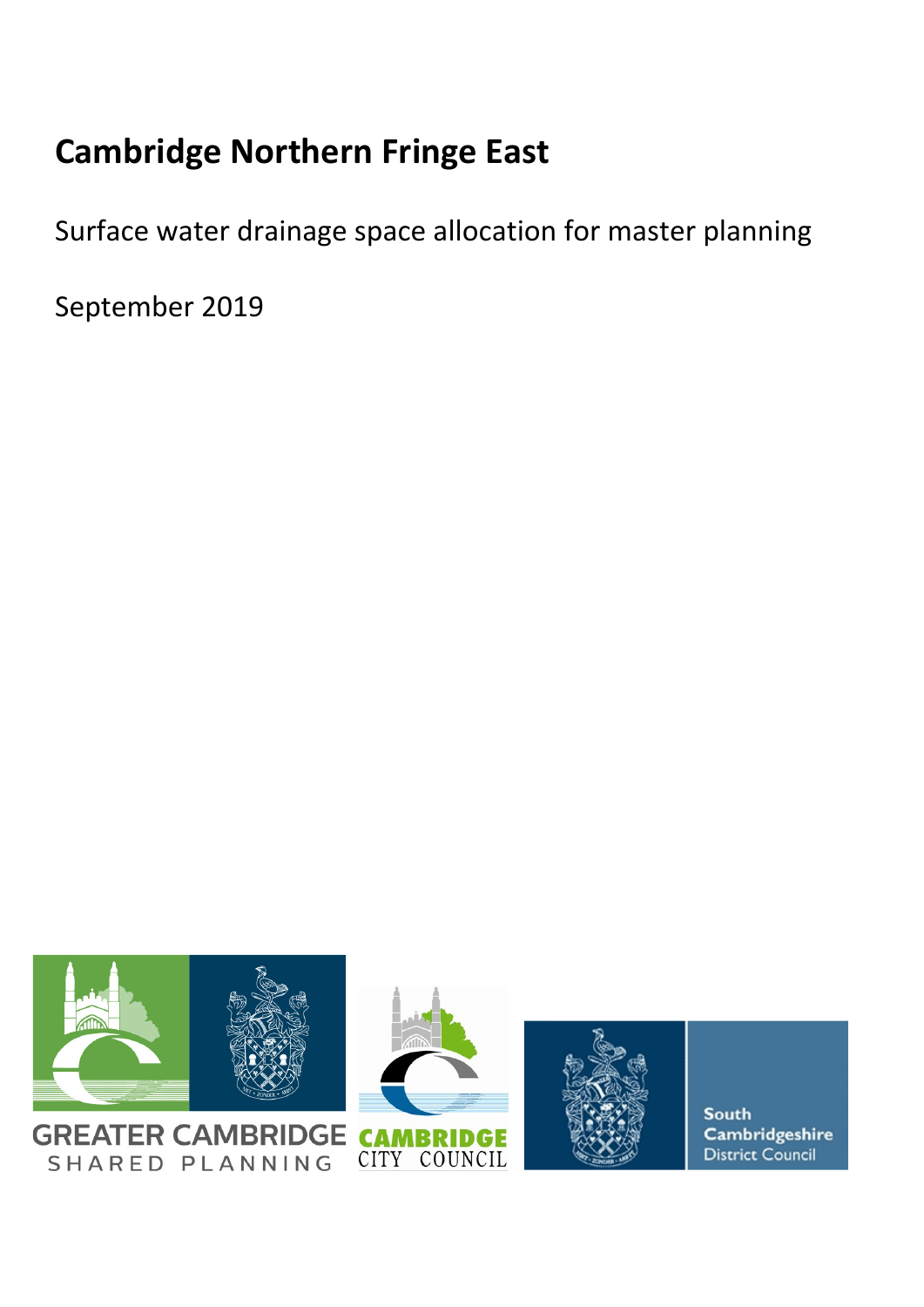| <b>CONTENTS</b> |                                                                            | PAGE |
|-----------------|----------------------------------------------------------------------------|------|
| 1.              | <b>Introduction</b>                                                        | 3    |
| 2.              | <b>Policy and context</b>                                                  | 3    |
| 3.              | <b>Site context and constraints</b>                                        |      |
| 4.              | Storage requirements for master planning at Cambridge Northern Fringe East | 9    |
| 5.              | Master planning storage implementation                                     | 10   |
| 6.              | Use of existing settlement tanks at the water recycling centre             | 12   |
| 7.              | <b>Reducing existing flood risk</b>                                        | 12   |
| 8.              | Adoption and long-term management and maintenance                          | 12   |
| 9.              | Sustainable drainage features removal restrictions                         | 13   |
| 10.             | Precedent examples and land take guidance                                  | 13   |
|                 | Conclusions and master planning spatial recommendations                    | 13   |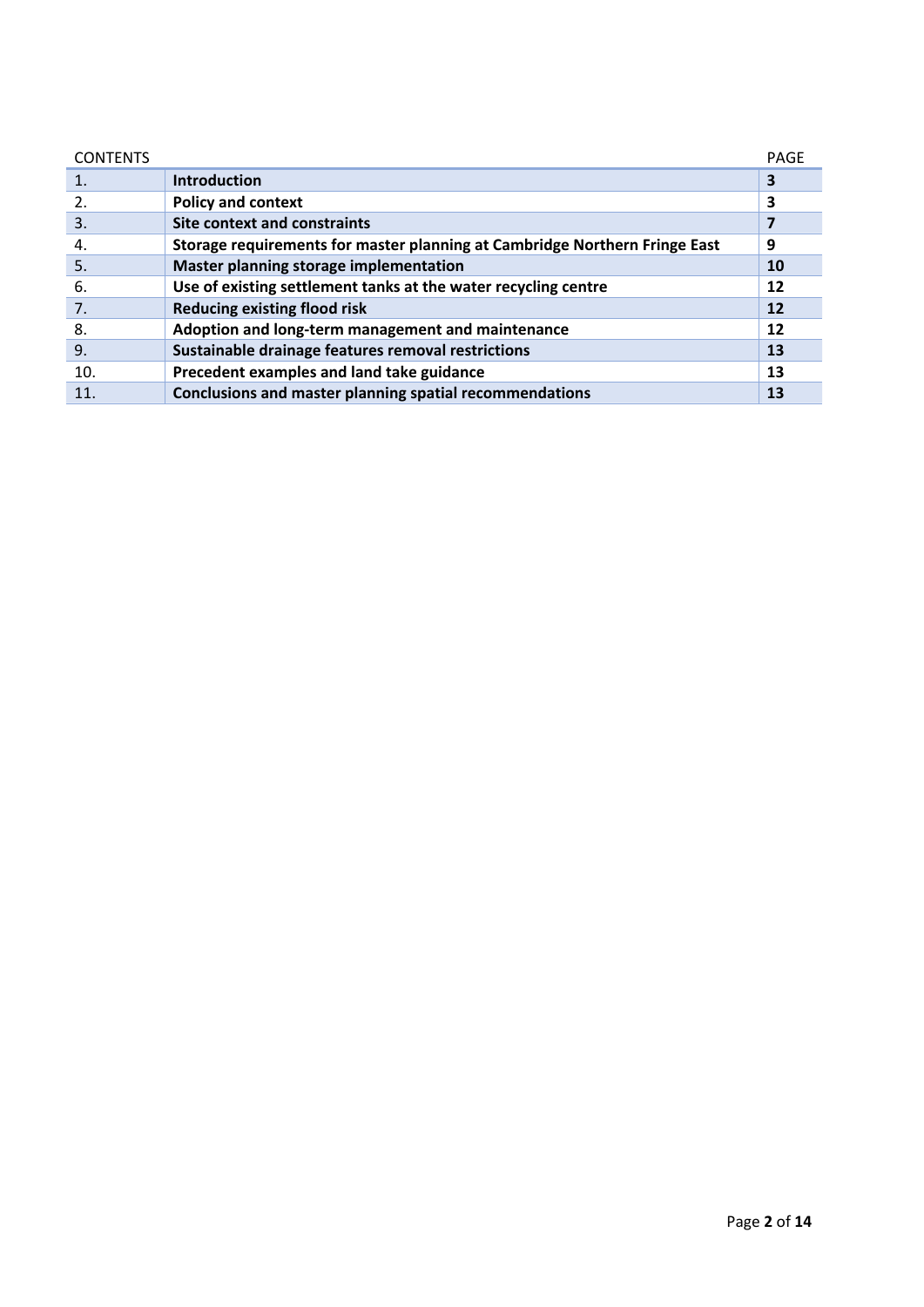## **1. Introduction**

The purpose of this document is to determine the required volume and corresponding area that is required forsurface water drainage attenuation and water quality treatment prior to being discharged from the development site.

This document is only related to surface water drainage and not flood risk. The purpose is for master planning and space allocation only and is not to be used for detailed design of the surface water drainage systems for the individual allocated sites.

## **2. Policy and context**

The design parameters for this document are the following national and local policies, with the relevant sections reproduced for ease of reference.

## **National Policy:**

## **National Planning Policy Framework 2019**

*165. Major developments should incorporate sustainable drainage systems unless there is clear evidence that this would be inappropriate. The systems used should:*

*a) take account of advice from the lead local flood authority;*

*b) have appropriate proposed minimum operational standards;*

*c) have maintenance arrangements in place to ensure an acceptable standard of operation for the lifetime of the development; and*

*d) where possible, provide multifunctional benefits.*

#### **Non‐statutory technical standards for sustainable drainage systems 2015**

#### *Peak flow control*

*S2 For greenfield developments, the peak runoff rate from the development to any highway* drain, sewer or surface water body for the 1 in 1 year rainfall event and the 1 in 100 year *rainfall event should never exceed the peak greenfield runoff rate for the same event.*

*S3 For developments which were previously developed, the peak runoff rate from the development to any drain, sewer or surface water body for the 1 in 1 year rainfall event and the 1 in 100 year rainfall event must be as close as reasonably practicable to the greenfield runoff rate from the development for the same rainfall event, but should never exceed the rate of discharge from the development prior to redevelopment for that event.*

#### *Volume control*

*S4 Where reasonably practicable, for greenfield development, the runoff volume from the development to any highway drain, sewer or surface water body in the 1 in 100 year, 6 hour rainfall event should never exceed the greenfield runoff volume for the same event.*

*S5 Where reasonably practicable, for developments which have been previously developed, the runoff volume from the development to any highway drain, sewer or surface water body* in the 1 in 100 year, 6 hour rainfall event must be constrained to a value as close as is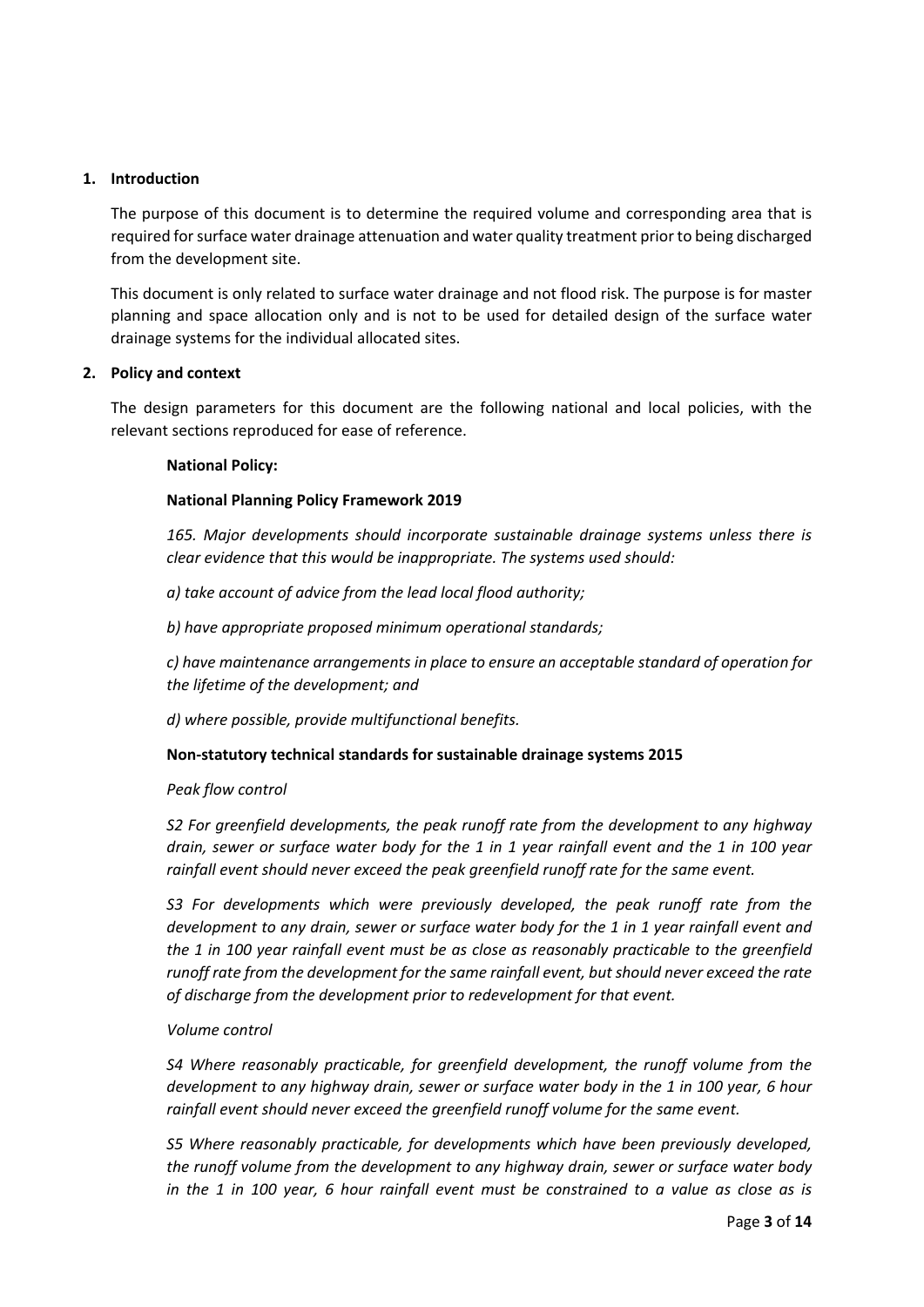*reasonably practicable to the greenfield runoff volume for the same event, but should never exceed the runoff volume from the development site prior to redevelopment for that event.*

*S6 Where it is not reasonably practicable to constrain the volume of runoff to any drain, sewer or surface water body in accordance with S4 or S5 above, the runoff volume must be discharged at a rate that does not adversely affect flood risk.*

# *Flood risk within the development*

*S7 The drainage system must be designed so that, unless an area is designated to hold and/or* convey water as part of the design, flooding does not occur on any part of the site for a 1 in 30 *year rainfall event.*

*S8 The drainage system must be designed so that, unless an area is designated to hold and/or* convey water as part of the design, flooding does not occur during a 1 in 100 year rainfall event *in any part of: a building (including a basement); or in any utility plant susceptible to water (e.g. pumping station or electricity substation) within the development.*

*S9 The design of the site must ensure that, so far as is reasonably practicable, flows resulting from rainfall in excess of a 1 in 100 year rainfall event are managed in exceedance routes that minimise the risks to people and property.*

## **Local Policy:**

## **South Cambridgeshire Local Plan 2018**

## *Policy CC/7: Water Quality*

*1. In order to protect and enhance water quality, all development proposals must demonstrate that:*

*a. There are adequate water supply, sewerage and land drainage systems (including water sources, water and waste water infrastructure) to serve the whole development, or an agreement with the relevant service provider to ensure the provision of the necessary infrastructure prior to the occupation of the development. Where development is being phased, each phase must demonstrate sufficient water supply and waste water conveyance, treatment and discharge capacity;*

*b. The quality of ground, surface or water bodies will not be harmed, and opportunities have been explored and taken for improvements to water quality, including renaturalisation of river morphology, and ecology;*

*c. Appropriate consideration is given to sources of pollution, and appropriate Sustainable Drainage Systems (SuDS) measures incorporated to protect water quality from polluted surface water runoff.*

#### *Policy CC/8: Sustainable Drainage Systems*

*Development proposals must incorporate appropriate sustainable surface water drainage systems (SuDS) appropriate to the nature of the site. Development proposals will be required to demonstrate that:*

*a. Surface water drainage schemes comply with the Sustainable Drainage Systems: Non‐ statutory technical standards for sustainable drainage systems and the Cambridgeshire Flood and Water Supplementary Planning Document or successor documents;*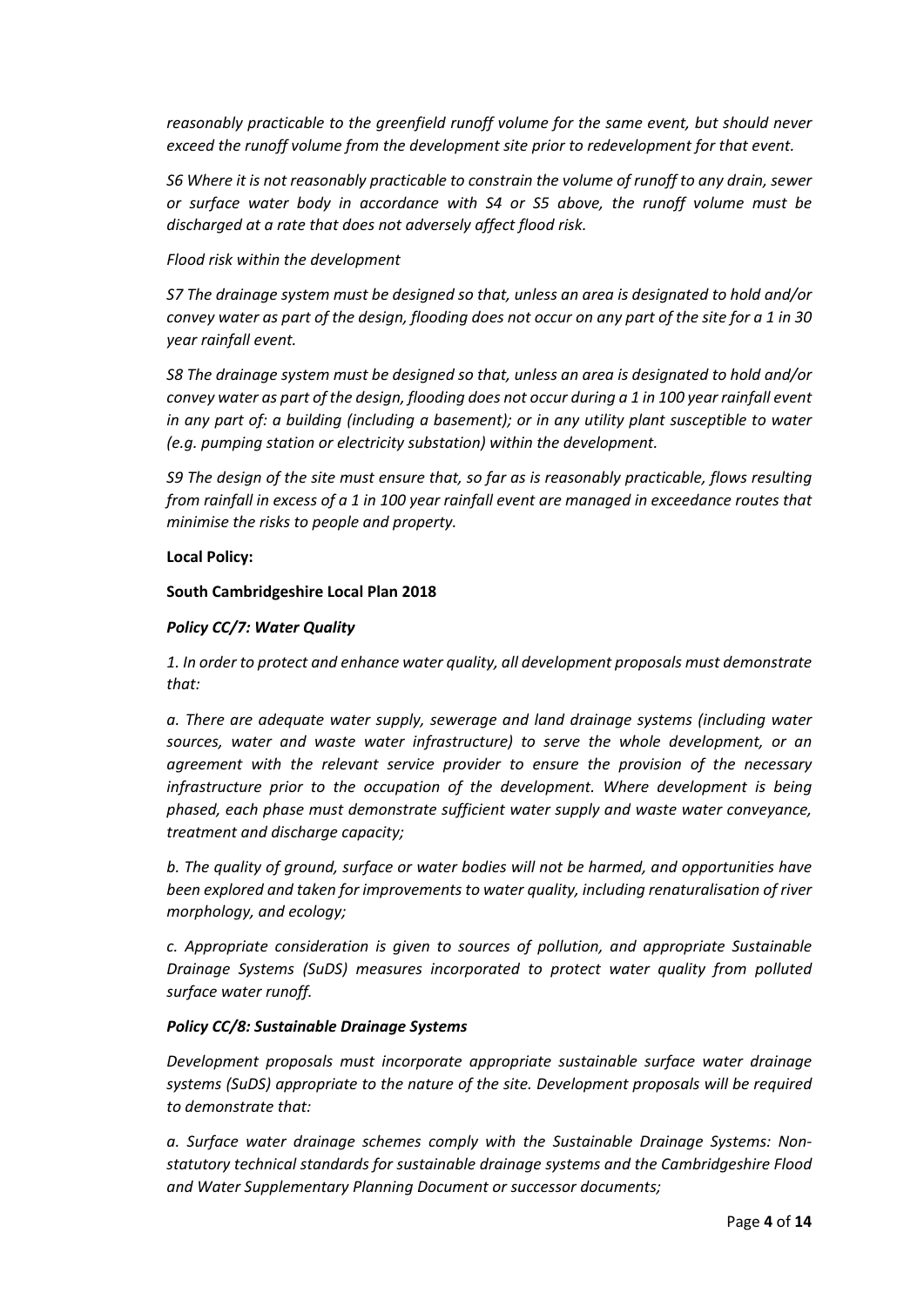*b. Opportunities have been taken to integrate sustainable drainage with the development, create amenity, enhance biodiversity, and contribute to a network of green (and blue) open space;*

*c. Surface water is managed close to its source and on the surface where it practicable to do so;*

*d. Maximum use has been made of low land take drainage measures, such as rain water recycling, green roofs, permeable surfaces and water butts;*

*e. Appropriate pollution control measures have been incorporated, including multiple component treatment trains; and*

*f. Arrangements have been established for the whole life management and maintenance of surface water drainage systems.*

*Policy CC/9: Managing Flood Risk*

*1. In order to minimise flood risk, development will only be permitted where:*

*d. There would be no increase to flood risk elsewhere, and opportunities to reduce flood risk elsewhere have been explored and taken (where appropriate), including limiting discharge of surface water (post development volume and peak rate) to natural greenfield rates or lower, and*

*e. The destination of the discharge obeys the following priority order:*

- *i. Firstly, to the ground via infiltration;*
- *ii. Then, to a water body;*
- *iii. Then, to a surface water sewer;*

*iv. Discharge to a foul water or combined sewer is unacceptable.*

#### **Cambridge City Council Local Plan 2018**

*Policy 31: Integrated water management and the water cycle*

*Development will be permitted provided that:*

*a. surface water is managed close to its source and on the surface where reasonably practicable to do so;*

*b. priority is given to the use of nature services;*

*c. water is seen as a resource and is re‐used where practicable, offsetting potable water demand, and that a water sensitive approach is taken to the design of the development;*

*d. the features that manage surface water are commensurate with the design of the development in terms of size, form and materials and make an active contribution to making places for people;*

*e. surface water management features are multi‐functional wherever possible in their land use;*

f. any flat roof is a green or brown roof, providing that it is acceptable in terms of its context *in the historic environment of Cambridge (see Policy 61: Conservation and Enhancement of*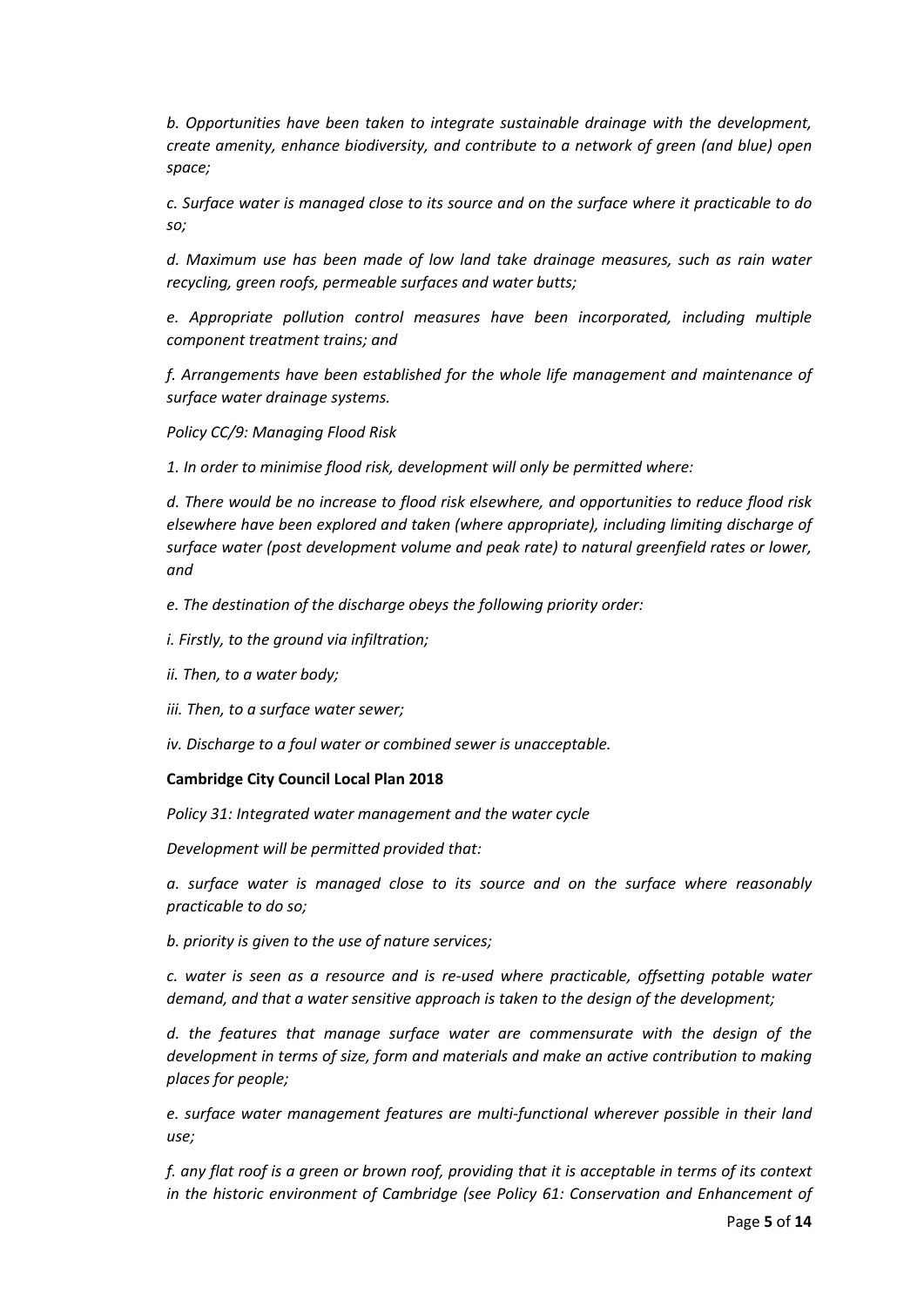*Cambridge's Historic Environment) and the structural capacity of the roof if it is a refurbishment. Green or brown roofs should be widely used in large‐scale new communities;*

q. there is no discharge from the developed site for rainfall depths up to 5 mm of any rainfall *event;*

*h. the run‐off from all hard surfaces shall receive an appropriate level of treatment in accordance with Sustainable Drainage Systems guidelines, SUDS Manual (CIRIA C753), to minimise the risk of pollution;*

*i. development adjacent to a water body actively seeks to enhance the water body in terms of its hydromorphology, biodiversity potential and setting;*

*j. watercourses are not culverted and any opportunity to remove culverts is taken; and*

*k. all hard surfaces are permeable surfaces where reasonably practicable, and having regard to groundwater protection.*

*Policy 32: Flood risk*

*Potential flood risk from the development*

*Development will be permitted providing it is demonstrated that:*

*a. the peak rate of run‐off over the lifetime of the development, allowing for climate change, is no greater for the developed site than it was for the undeveloped site;*

*b. the post‐development volume of run‐off, allowing for climate change over the development lifetime, is no greater than it would have been for the undeveloped site. If this cannot be achieved then the limiting discharge is 2 litre/s/ha for all events up to the 100‐year return period event;*

*c. the development is designed so that the flooding of property in and adjacent to the development would not occur for a 1 in 100 year event, plus an allowance for climate change and in the event of local drainage system failure;*

*d. the discharge locations have the capacity to receive all foul and surface water flows from the development, including discharge by infiltration, into water bodies and into sewers;*

*e. there is a management and maintenance plan for the lifetime of the development, which shall include the arrangements for adoption by any public authority or statutory undertaker and any other arrangements to secure the operation of the scheme throughout its lifetime; and*

*f. the destination of the discharge obeys the following priority order:*

*• firstly, to ground via infiltration;*

- *• then, to a water body;*
- *• then, to a surface water sewer.*

*Discharge to a foul water or combined sewer is unacceptable.*

#### **Cambridgeshire Flood and Water Supplementary Planning Policy Document 2016**

**Cambridgeshire SuDS Design Principles:**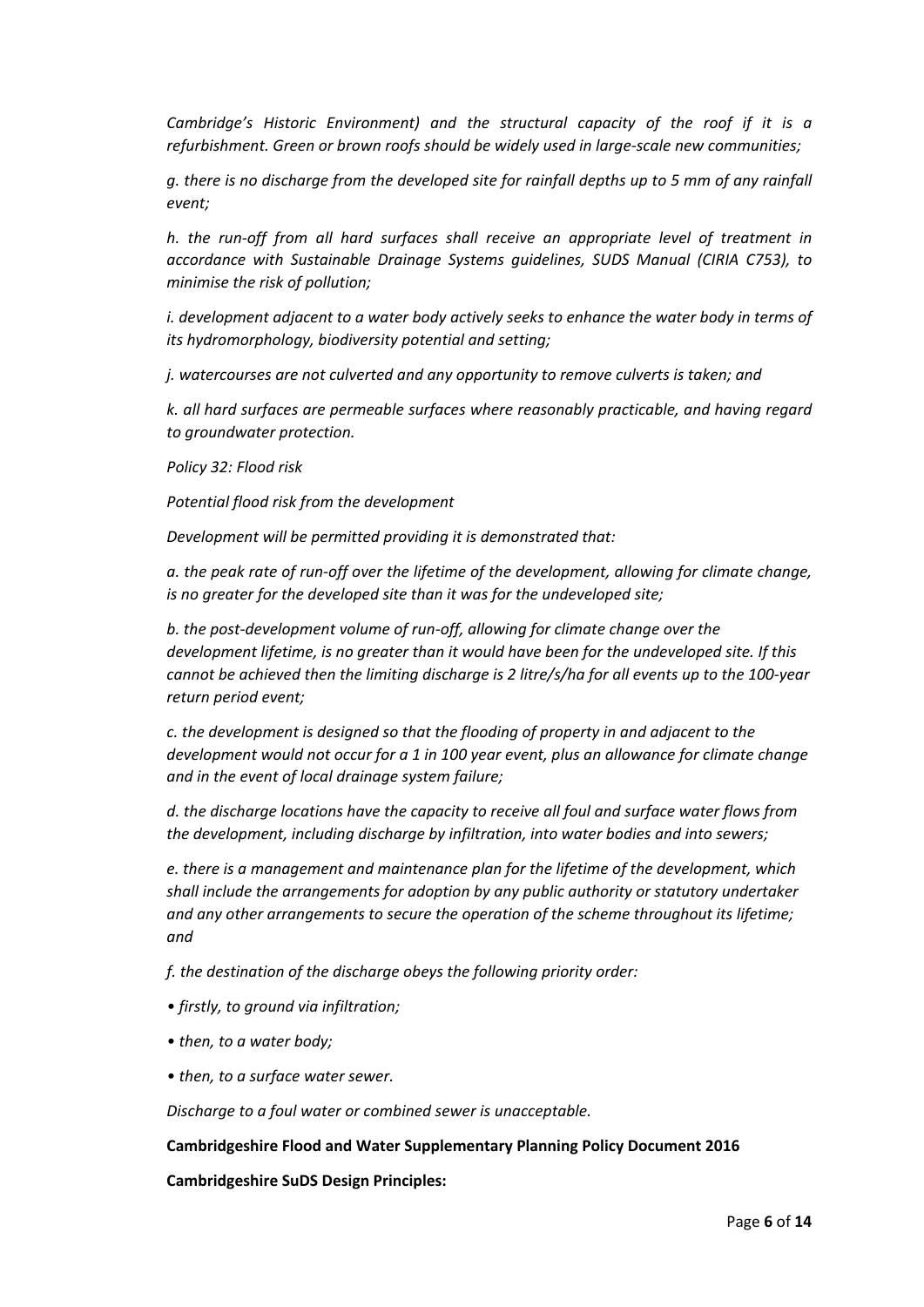- *Plan in SuDS from the start*
- *Mimic natural drainage*
- *Use the SuDS management train*
- *Water reuse first*
- *Follow the drainage Hierarchy*
- *Use infiltration where suitable*
- *Keep surface water on the surface*
- *Place‐making through SuDS design*
- *Landscape‐led approach*
- *Design for wildlife and biodiversity*
- *Design for easy maintenance and access*
- *Design open spaces to incorporate SuDS*
- *Design streets to incorporate SuDS*
- *Design SuDS to match the density of developments*

# **3. Site context and constraints**

## **3.1 Previous use**

In the areas of land that are currently business parks, building usage ranges from offices through to heavy industrial. Each will have to be approached on a case by case basis to determine the level of contamination based on the previous use of the site.

The former use of the section of the Area Action Plan as a sewage treatment works/water recycling centre for in excess of 100 years, will mean that there will be contamination present acrossthe site. This has been confirmed through ground investigations associated with current and previous planning applications. Investigations will have to be undertaken on a site by site basis to determine the level of contamination.

# **3.2 Groundwater**

Groundwater is also known to be high in this area. For infiltration to be an acceptable form of surface water discharge, there must be a minimum of 1m unsaturated ground beneath the base of any infiltration device. None of the current new developments or re‐developments are utilising infiltration.

The previous site use as heavy industrial and sewage treatments works/water recycling centre coupled with the presence of high groundwater is highly likely to preclude the use of infiltration devices. Discharge to a surface water body is the next destination on the drainage hierarchy, and this will be the assumed destination in this report. However, each individual site should undertake ground investigations for contamination and measure and monitor groundwater levels to determine the individual design constraints, and the use of infiltration should not be ruled out at this stage.

# **3.3 Discharge locations**

The likely surface water body discharge location is the First Public Drain, which in turn discharges into the River Cam. This is downstream of Baits Bite Lock.

# **3.4 Downstream structures and restrictions**

First Public Drain – Culverts, bridges and siphons: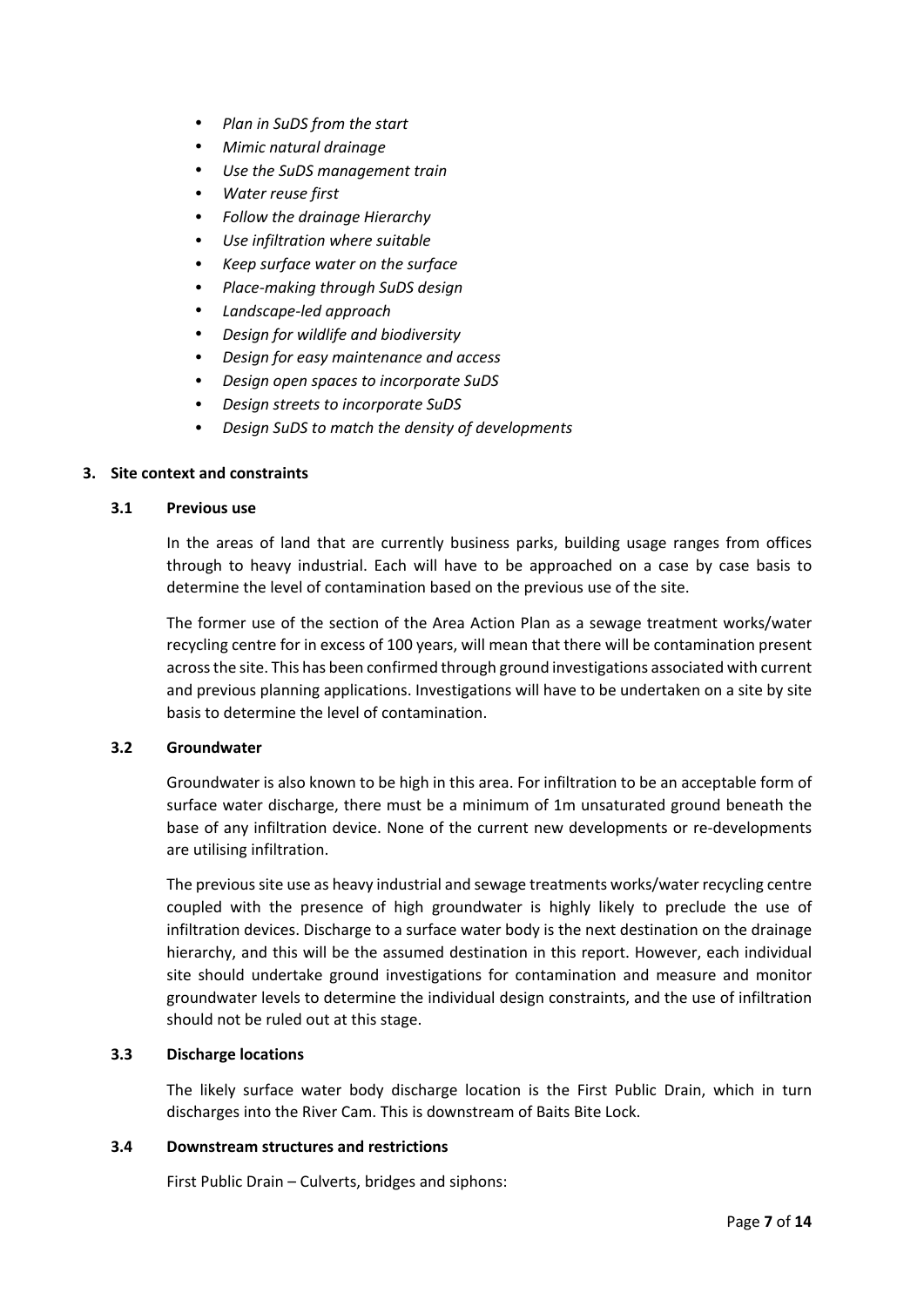There are a number of structures and restrictions along the First Public Drain and these include culverts and bridges under roads within the Cambridge Science Park, a siphon under Milton Road, a bridge under Cowley Road, two access bridges within the Science Park, three culverts under the A14, a culvert under the railway line and a gateway culvert and outfall downstream of Baits Bite Lock.

The River Cam – Bottisham Lock:

The main downstream restriction on the River Cam is at Bottisham, which is around 2.5 miles downstream.

# **3.5 Allowable discharge rates**

As infiltration is unlikely to be a suitable method of surface water discharge, it is assumed that discharge will be to the First Public Drain. With infiltration not being used, the total volume of water discharging from the site will be difficult to control and therefore discharges should be restricted to 2 l/s/ha or Qbar whichever is the higher on the assumption that interception storage is fully utilised. Without any interception storage rates will have to be reduced further to 2 l/s/ha. The calculations in this report are based on the use of interception storage.

## **3.6 Types of storage**

The total attenuation that is required for a development is broken down into the following categories. All of these added together will give the amount of attenuation required.

**Interception storage:** Before any site has been developed, when most rainfall events (which are small in size and intensity) that happen in any normal year occur, no measurable surface water runoff leaves the site and makes its way to a watercourse. However, an impermeable surface, such as a standard macadam road or a tiled roof, will generate runoff in all rainfall events. This runoff can be polluted and can cause downstream issues. The assumption here is that interception storage will be contained so that it does not leave the site.

Interception storage can be provided by green roofs, rain gardens, bio‐retention tree pits and permeable paving and is usually provided close to where the rain falls.

**Attenuation storage:** This provides the main storage for a development site based on discharge rates calculated from soil characteristics and local hydrological characteristics. Any flow after the development must not exceed the rate of flow of water leaving a site or the total of volume leaving the development.

Attenuation storage can be provided in features such as ponds, wetlands, swales etc. In some instances, it can be provided in tanks, but thisis dependent on the amount of interception and treatment storage that is also provided.

**Treatment storage:** The function of sustainable drainage is also to provide treatment to surface water run‐off. Treatment storage is the body of water in which dilution and partial treatment of surface water run‐off can take place. This can be by physical (such as sedimentation), chemical and biological means. This is usually the volume of water in ponds and wetlands in normal dry weather.

Tanks that are empty in dry weather do not provide this type of storage.

#### **3.7 Water reuse and integrated water management**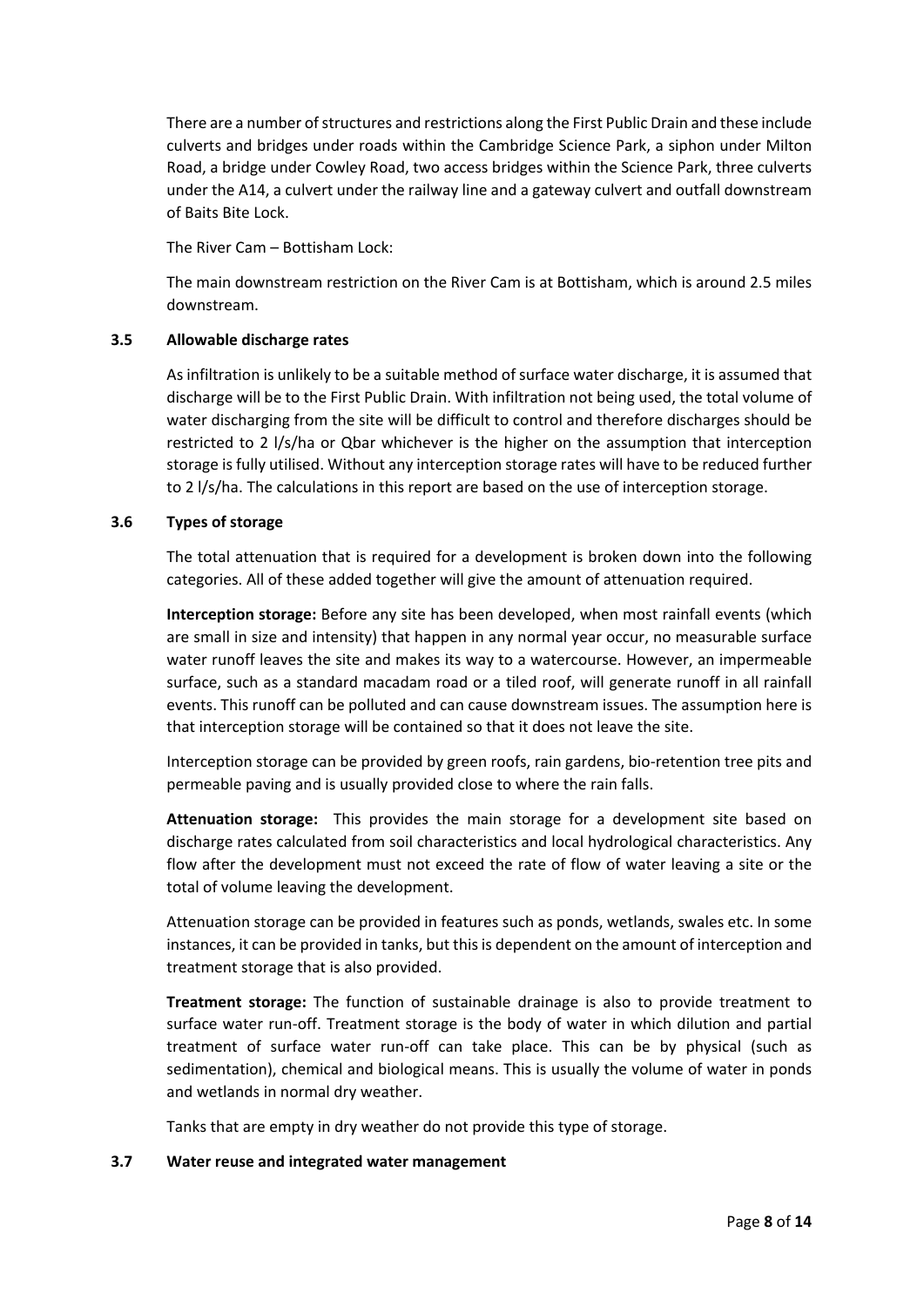The proposals represent an opportunity to re-use existing infrastructure for the purposes of water re-use that could potential offset the demand for supply of water. This could be through site wide rainwater harvesting or greywater. This should be considered on a site by site basis as well as development scale basis. If designed correctly this could be used as a method of reducing the amount of attenuation that is stored in attenuation features across the site and reducing the overall volume of water that is leaving the site.

# **4.0 Storage requirements for master planning at Cambridge Northern Fringe East**

The storage requirements below have been calculated using HR Wallingford's UK SuDS online tool, using FEH and the dominant soil host class data. A figure of 40% for climate change was also used. This is intended to give an approximation of the storage requirements across the site to allow appropriate space to be allocated to enable Cambridge City Council and South Cambridgeshire District Council policy to be adhered to.

Based on the figures in the table below  $0.12\,\mathrm{m}^3$  of total storage is required for every impermeable square meter. If the site was completely impermeable and totally flat, this would equate to 120mm across the whole of the site.

Total storage = Interception storage plus attenuation storage. Treatment storage is presented as part of the attenuation storage figure.

| Percentage<br>of/<br>impermeable | <b>Site</b><br>impermeable<br>area (ha) | Interception<br>storage required<br>(m <sup>3</sup> ) | Attenuation<br>storage required<br>$(m^3)$ | <b>Treatment</b><br>storage<br>required | <b>Total</b><br>storage<br>required | Qbar<br>(1/s) |
|----------------------------------|-----------------------------------------|-------------------------------------------------------|--------------------------------------------|-----------------------------------------|-------------------------------------|---------------|
| area                             |                                         |                                                       |                                            | (m <sup>3</sup> )                       | (m <sup>3</sup> )                   |               |
| 100%                             | 109.0073                                | 4361                                                  | 125365                                     | 13081                                   | 129724                              | 150           |
| 90%                              | 98.1066                                 | 3925                                                  | 112817                                     | 11773                                   | 116741                              | 136           |
| 80%                              | 87.2058                                 | 3487                                                  | 100272                                     | 10466                                   | 103759                              | 122           |
| 70%                              | 76.3051                                 | 3052                                                  | 87739                                      | 9156                                    | 90793                               | 107           |
| 60%                              | 65.4044                                 | 2616                                                  | 75195                                      | 7848                                    | 77821                               | 91            |

# **The whole of the area action plan boundary:**

Note: This currently excludes all highways, as these areas are not currently available.

If the attenuation was only provided in surface ponds with an assumed 0.75m depth of available storage, this would equate to the land take below:

| Percentage of    | Site impermeable area | <b>Square meters of</b> | Percentage of total |
|------------------|-----------------------|-------------------------|---------------------|
| impermeable area | (ha)                  | total storage (ha)      | developable area    |
| 100%             | 109.0073              | 17.2965                 | 15.8%               |
| 90%              | 98.1066               | 15.5654                 | 15.8%               |
| 80%              | 87.2058               | 13.8345                 | 15.8%               |
| 70%              | 76.3051               | 12.1057                 | 15.8%               |
| 60%              | 65.4044               | 10.3761                 | 15.8%               |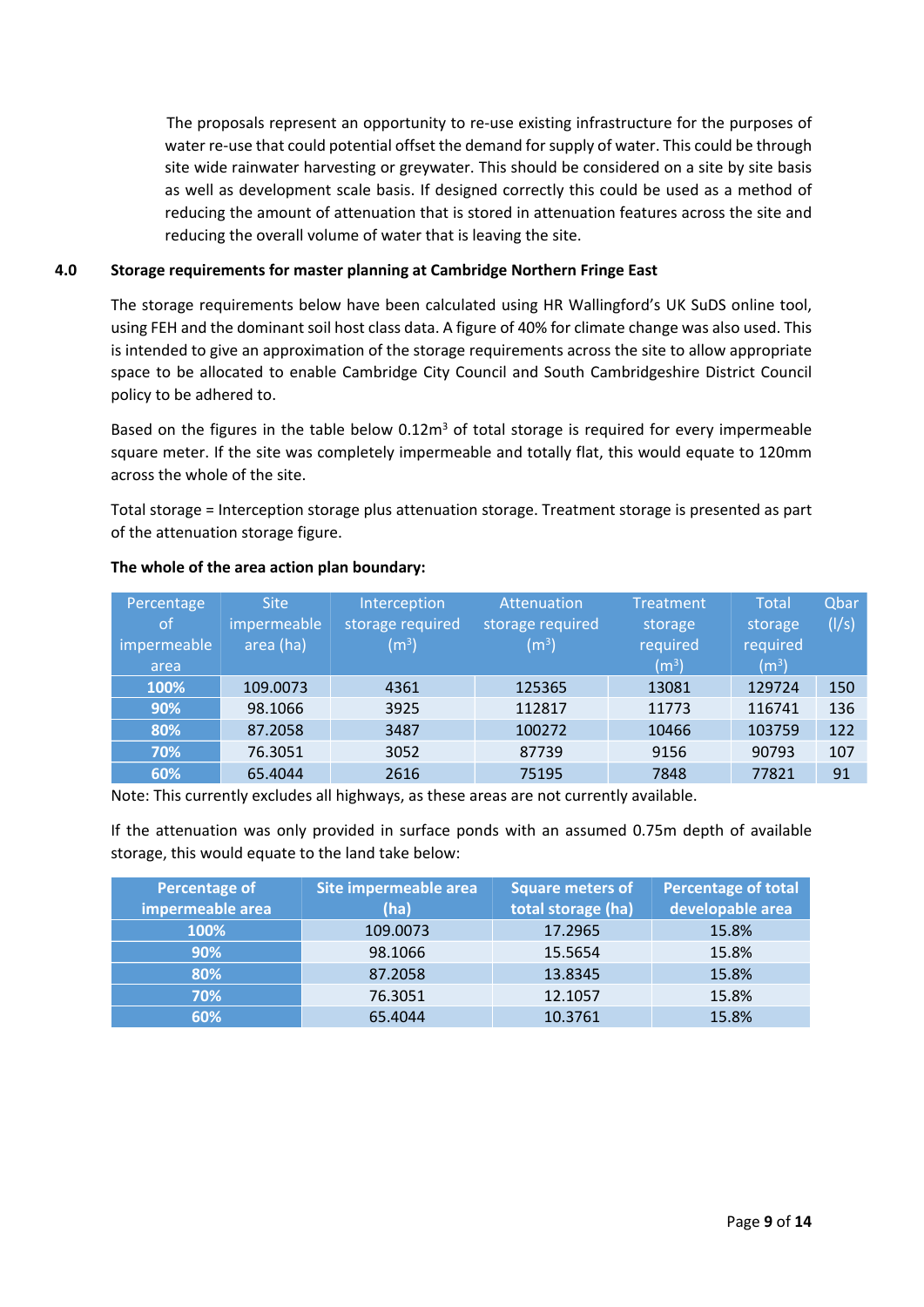# **The water recycling centre area only:**

| Percentage<br><sub>of</sub><br>impermeable<br>area | <b>Site</b><br>impermeable<br>area (ha) | Interception<br>storage required<br>$\rm (m^3)$ | <b>Attenuation</b><br>storage<br>required<br>(m <sup>3</sup> ) | <b>Treatment</b><br>storage<br>required<br>(m <sup>3</sup> ) | <b>Total</b><br>storage<br>required<br>(m <sup>3</sup> ) | Qbar<br>(1/s) |
|----------------------------------------------------|-----------------------------------------|-------------------------------------------------|----------------------------------------------------------------|--------------------------------------------------------------|----------------------------------------------------------|---------------|
| 100%                                               | 26.0686                                 | 1043                                            | 30245                                                          | 3128                                                         | 31288                                                    | 36.31         |
| 90%                                                | 23.4617                                 | 938                                             | 27221                                                          | 2815                                                         | 28159                                                    | 32.68         |
| 80%                                                | 20.8549                                 | 834                                             | 24196                                                          | 2503                                                         | 25030                                                    | 29.05         |
| 70%                                                | 18.2480                                 | 730                                             | 21172                                                          | 2190                                                         | 21902                                                    | 25.42         |
| 60%                                                | 15.6412                                 | 626                                             | 18147                                                          | 1877                                                         | 18773                                                    | 21.79         |

Note: This currently excludes all highways, as these areas are not currently available.

If the attenuation was only provided in surface ponds with an assumed 0.75m depth of available storage, this would equate to the land take below:

| Percentage of    | Site impermeable area | <b>Square meters of</b> | <b>Percentage of total</b> |
|------------------|-----------------------|-------------------------|----------------------------|
| impermeable area | (ha)                  | total storage (ha)      | developable area           |
| 100%             | 26.0686               | 4.1717                  | 16%                        |
| 90%              | 23.4617               | 3.7545                  | 16%                        |
| 80%              | 20.8549               | 3.3373                  | 16%                        |
| 70%              | 18.2480               | 2.9202                  | 16%                        |
| 60%              | 15.6412               | 2.5030                  | 16%                        |

There is 16.46 ha of open space associated with the water recycling centre, and attenuation storage could potentially be between 15% and 25% of that open space, depending on the depth of storage. This could be a combination of dry multifunctional and wet biodiverse attenuation storage.

Any reduction in the depth of available storage would increase the overall storage requirements. It is essential that more space‐efficient sustainable drainage features are employed to reduce the overall land take as explained below.

# **5.0 Master planning storage implementation**

# **5.1 Site density and sustainable drainage systems**

The density of each individual parcel will determine the final attenuation requirement during detailed design. The type and form of the development will also determine the type of sustainable drainage features that can be utilised.

# **5.2 High density**

In the highest density sites, common sustainable drainage features are green/brown/blue roofs, permeable paving, rain gardens, rainwater harvesting and multifunctional spaces.

The most space-efficient sustainable drainage systems are those that are effectively self-attenuating. For example green/brown/blue roofs will provided the required attenuation for a building if it fully covers the entire footprint of the building. However, these roofs can only be used as an effective storage feature if the roofs are flat. It should be noted that blue roofs do not provide the required amount of interception storage as they will collect and discharge all the rain that falls on them.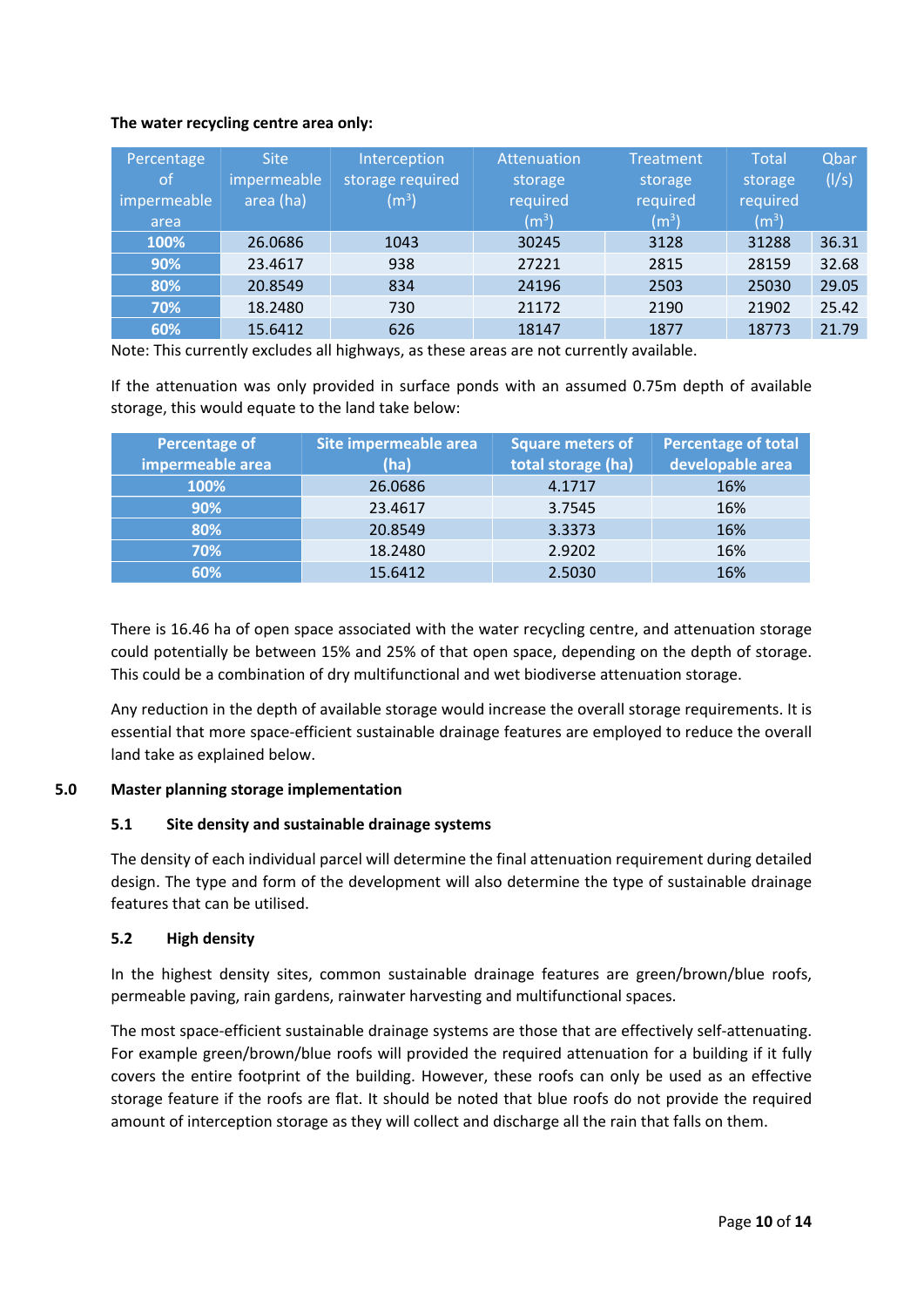Permeable paving also provides the required amount of attenuation in the structure required to support the road. Again, this is a very space-efficient sustainable drainage feature. Permeable paving is limited to use in non‐adoptable roads due to current Cambridgeshire County Highways policy.

Raingardens and bio‐retention tree pits also provide localised interception storage and can reduce the amount of treatment storage that is required as part of the required attenuation storage. These are also limited to private areas due to adoption constraints.

Rainwater harvesting can also be used as a contribution to strategic attenuation and to interception storage if there is adequate demand. This does not include water butts as a method of rainwater harvesting due to the non-quantifiable demand based on the behaviour of individuals.

An approach for high-density areas would be the following:

- 1. Maximise the use of green/brown roofs.
- 2. Maximise water re‐use through rainwater harvesting.
- 3. Maximise the use of permeable paving.
- 4. Use rain gardens and bio-retention tree pits wherever possible.

This would limit the size of large ponds and underground tanks and meet current local planning policy.

# **5.3 Multi‐functional areas**

Multi-functional spaces are an additional possibility for attenuation storage. These can be in the form of attenuation basins that are also useable open spaces. They can be both hard and soft landscaped and are applicable as attenuation storage only asthey do not provide any water quality benefits. These could be public open spaces or hard paved squares. They are usually only employed in extreme events and therefore will be dry and useable public open space for the majority of the time.

# **5.4 High‐medium density**

If the sustainable drainage systems required to achieve high‐density sites cannot be reached, for example if pitched roofs are preferred and roads are required to be adopted, then additional sustainable drainage features will be required such as swales, ponds and wetlands will be required. These features will require additional space not only for the physical requirement but also for longterm maintenance requirements.

An approach for medium density areas would be the following:

- 1. Maximise the use of sustainable drainage features used in high-density sites and as a minimum meet the requirements for interception storage.
- 2. Provide the remainder of the attenuation storage and treatment storage in swales, basins, ponds and wetlands.
- 3. The required treatment storage must be provided in an appropriate feature.

The above would meet current local planning policy.

# **5.5 Connectivity**

The area of consideration has limited gradient and may not be able to drain fully by gravity if only served by a piped network. Maximising the use of above-ground features would minimise any pumping requirements. Swales in strategic locations should be a consideration as an alternative to a piped network. If the main attenuation storage is provided within each parcel instead of at the end of the system, the swales would only be carrying attenuated flow, and their size could be minimized.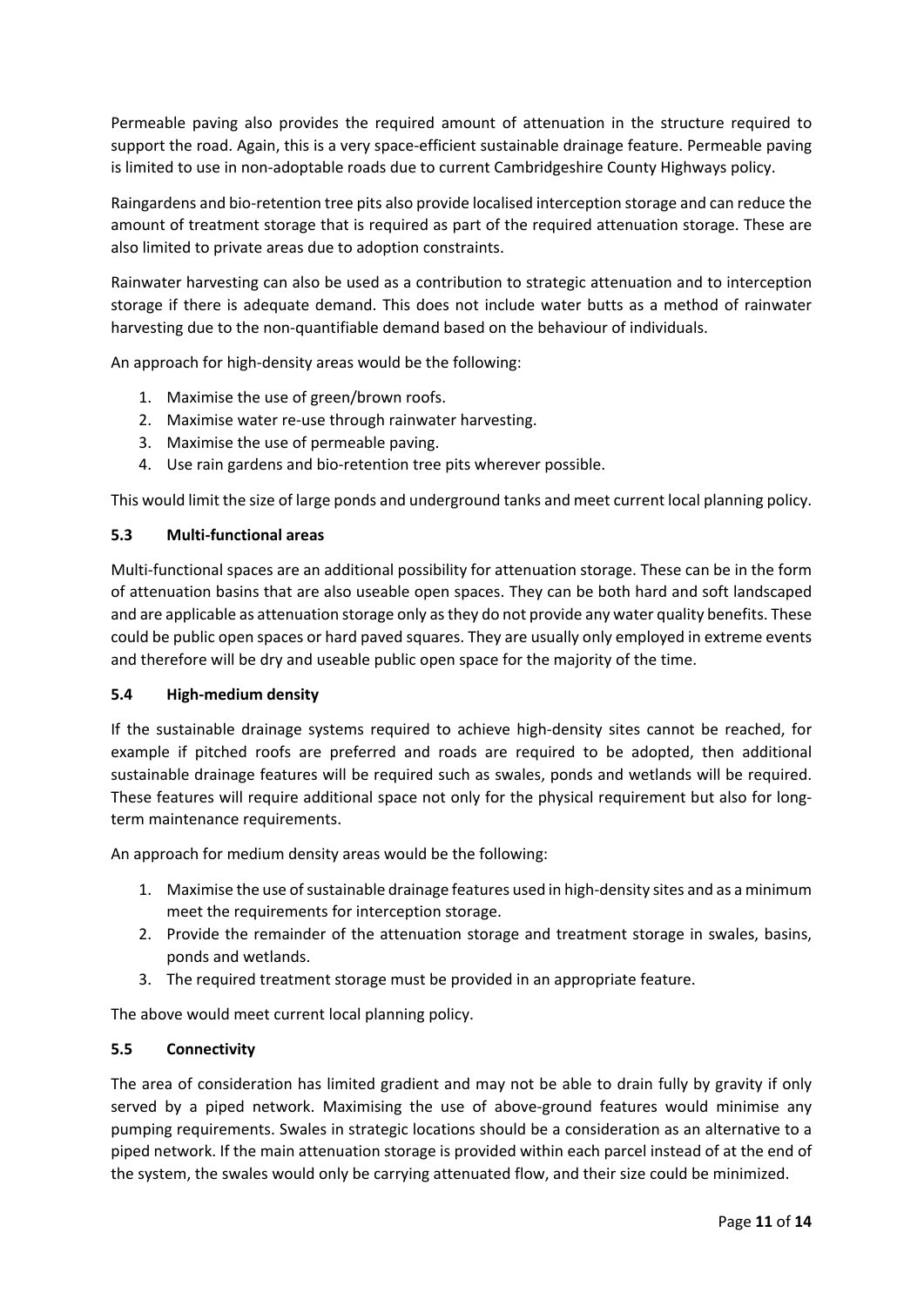# **5.6 Strategic features**

Strategic features could potentially be used to provide the attenuation storage; this would be dependent on the required interception storage being provided with each parcel and suitable connectivity being achievable. These could be bio‐diverse ponds and wetlands.

# **6.0 Use of existing settlement tanks on the water recycling centre**

There are several settlement tanks in the water recycling centre site. These provide treatment in a number of stages. At the Milton centre, they have been constructed at different times to different specifications. The re-use of these thanks would be dependent on the following:

- 1. The ability for the tanks to be fully remediated and fully de‐contaminated from their current use.
- 2. The age and condition of the structures.
- 3. The size, location and invert of the structures. It would not be acceptable for pumping to be used in order for the tanks to remain due to the unsustainable nature of pumping.
- 4. The suitability of the tanks to be located in public areas of the proposed development. The tanks are concrete with a raised edge to a height of up to 1.5m in places and have a very functional appearance.
- 5. Naturalsoil would need to be introduced into the tanksto provide the necessary planting medium, and suitable planting would need to be introduced.
- 6. The cost of remedial and conversion works to enable them to be used as surface water drainage infrastructure.

In order to enable the feasibility of the structures re-use to be adequately considered, each tank would require an assessment of the appropriateness of location in relation to the proposed development, the existing and proposed invert levels, the existing structural design and the contamination remediation methods.

# **7.0 Reducing existing flood risk**

The National Planning Policy Framework paragraph 157 requires all plans to take into account existing flood risk by *"using opportunities provided by new development to reduce the causes and impacts of flooding (where appropriate through the use of natural flood management techniques)".* There is an opportunity for works on the first public drain to be undertaken to both provide an element of strategic attenuation storage and to be able to reduce the cause and impact of existing flooding. This could be undertaken by the re‐naturalisation of the channel, which is a local planning policy of both South Cambridgeshire District Council and Cambridge City Council. This could involve the introduction of meanders and to have a variable width channel with a two‐stage profile in locations in various locations. The variation of this modified channel could increase the range of habitats along the watercourse. It could also provide additional storage in the event of an extreme flood event.

# **8.0 Adoption and long‐term management and maintenance**

Since the introduction of the amended National Planning Policy Framework in February 2019, there is a requirement for local planning authorities to ensure that major developments incorporate sustainable drainage systems and they should '*have maintenance arrangements in place to ensure an acceptable standard of operation for the lifetime of the development'*. This means that any features should be adopted where possible by an appropriate body. Changes are forthcoming that will give water companies the ability to adopt sustainable drainage features that meet a minimum standard. The features that would be adoptable are strategic features such as swales, ponds, wetlands etc. This may introduce an additional land take to allow for easements and access requirements.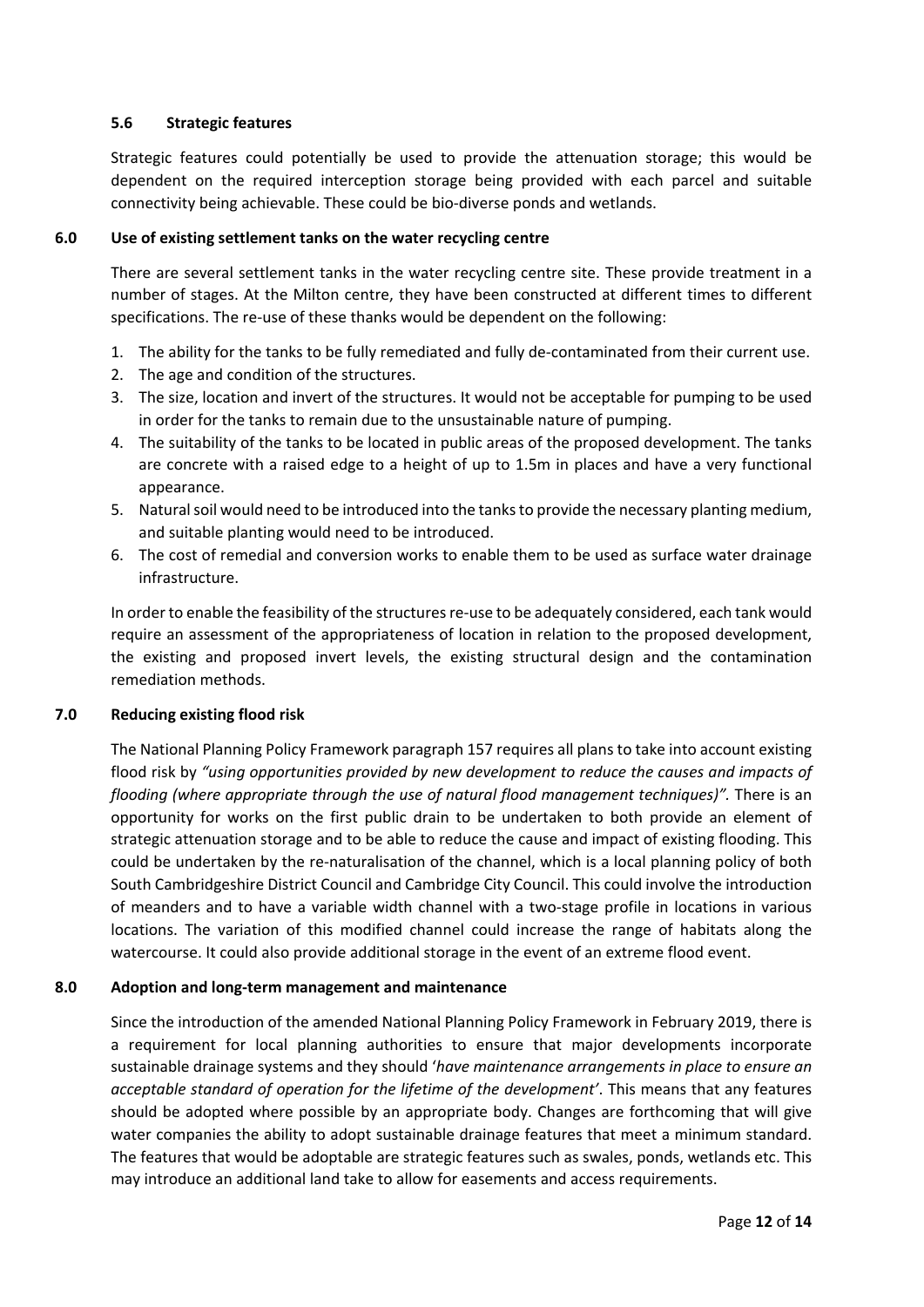## **9.0 Sustainable drainage features removal restrictions**

Where storage features are used in private curtilage, and they contribute to the overall storage provision, the features should be protected through appropriate measures such as planning conditions and restrictive land charges. This is required to ensure the features have an acceptable standard of operation for the lifetime of the development.

## **10. Precedent examples and land take guidance**

The following are examples of guidance on sustainable drainage space allocation in the master planning process.

 Cambridgeshire Flood and Water Supplementary Planning Document. Adopted by Cambridge City Council and South Cambridgeshire District Council.

Section 6 refers to sustainable drainage and 6.3.2 ‐ 6.3.4 provides recommendations for the planning of SuDS and the allocation of space within a master plan.

 Water. People. Places. ‐ A guide for master planning sustainable drainage into developments Prepared by the Lead Local Flood Authorities of the South East of England

https://www.midsussex.gov.uk/media/2909/water‐people‐places‐a‐guide‐for‐master‐ planning‐sustainable‐drainage‐into‐developments.pdf

This document provides a step by step process to integrating and master planning sustainable drainage into new development.

## **11. Conclusions and master planning spatial recommendations:**

- 11.1 The total storage requirements for the area are approximately 120mm per square meter of impermeable surface, depending on the type of feature. Between 10‐15% of the overall development parcel should be allowed for. This is highly dependent on the nature of the sustainable drainage features employed and may not be required in the detailed design, but it would be a sensible allocation of space when master planning.
- 11.2 The interception storage requirement for each plot is 5mm per square meter of impermeable surface. This would need to be provided close to where the rain falls in features such as green/brown roofs, rain gardens, permeable paving and other vegetated features. The use of blue roofs and underground tanks alone will not meet this Cambridge City Council local planning policy requirement.
- 11.3 Water quality treatment is required by both South Cambridgeshire District Council and Cambridge City Council local plan policy. This cannot be provided by hard engineered structures and needs vegetated and soil‐based features to provide the required benefits. Blue roofs and underground tanks alone would not meet this requirement.
- 11.4 As the site has limited gradient, the majority of the features should be on the surface and swales used to convey the water long distances; this will provide a strategy that would minimise any pumping requirements.
- 11.5 It may be possible to utilise the existing infrastructure; however physical constraints and contamination may mean they are not an economical solution.